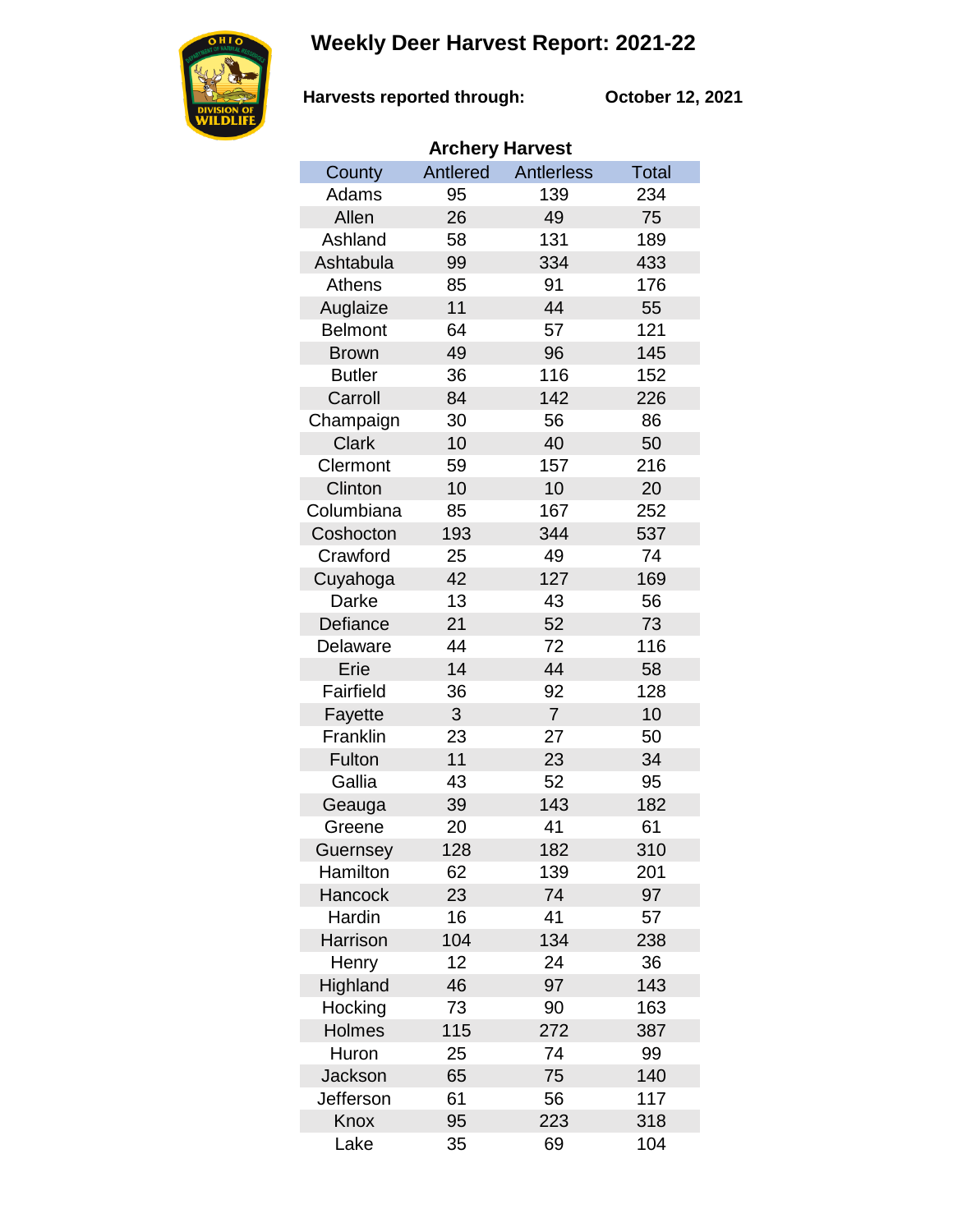## **Weekly Deer Harvest Report: 2021-22**



**Harvests reported through:** 

**October 12, 2021**

| <b>Archery Harvest</b> |          |            |              |  |  |  |  |
|------------------------|----------|------------|--------------|--|--|--|--|
| County                 | Antlered | Antlerless | <b>Total</b> |  |  |  |  |
| Lawrence               | 30       | 35         | 65           |  |  |  |  |
| Licking                | 143      | 220        | 363          |  |  |  |  |
| Logan                  | 33       | 86         | 119          |  |  |  |  |
| Lorain                 | 57       | 113        | 170          |  |  |  |  |
| Lucas                  | 23       | 50         | 73           |  |  |  |  |
| Madison                | 8        | 23         | 31           |  |  |  |  |
| Mahoning               | 96       | 118        | 214          |  |  |  |  |
| Marion                 | 10       | 40         | 50           |  |  |  |  |
| Medina                 | 79       | 141        | 220          |  |  |  |  |
| Meigs                  | 86       | 92         | 178          |  |  |  |  |
| Mercer                 | 9        | 39         | 48           |  |  |  |  |
| Miami                  | 17       | 38         | 55           |  |  |  |  |
| Monroe                 | 34       | 32         | 66           |  |  |  |  |
| Montgomery             | 19       | 58         | 77           |  |  |  |  |
| Morgan                 | 53       | 93         | 146          |  |  |  |  |
| Morrow                 | 30       | 73         | 103          |  |  |  |  |
| Muskingum              | 135      | 155        | 290          |  |  |  |  |
| Noble                  | 102      | 107        | 209          |  |  |  |  |
| Ottawa                 | 9        | 21         | 30           |  |  |  |  |
| Paulding               | 14       | 38         | 52           |  |  |  |  |
| Perry                  | 60       | 80         | 140          |  |  |  |  |
| Pickaway               | 11       | 12         | 23           |  |  |  |  |
| <b>Pike</b>            | 34       | 62         | 96           |  |  |  |  |
| Portage                | 91       | 198        | 289          |  |  |  |  |
| Preble                 | 21       | 47         | 68           |  |  |  |  |
| Putnam                 | 15       | 24         | 39           |  |  |  |  |
| Richland               | 75       | 182        | 257          |  |  |  |  |
| Ross                   | 42       | 99         | 141          |  |  |  |  |
| Sandusky               | 28       | 38         | 66           |  |  |  |  |
| Scioto                 | 33       | 74         | 107          |  |  |  |  |
| Seneca                 | 26       | 86         | 112          |  |  |  |  |
| Shelby                 | 15       | 42         | 57           |  |  |  |  |
| <b>Stark</b>           | 79       | 144        | 223          |  |  |  |  |
| Summit                 | 87       | 137        | 224          |  |  |  |  |
| Trumbull               | 116      | 330        | 446          |  |  |  |  |
| Tuscarawas             | 149      | 272        | 421          |  |  |  |  |
| Union                  | 13       | 55         | 68           |  |  |  |  |
| Van Wert               | 11       | 19         | 30           |  |  |  |  |
| Vinton                 | 56       | 67         | 123          |  |  |  |  |
| Warren                 | 23       | 51         | 74           |  |  |  |  |
| Washington             | 62       | 45         | 107          |  |  |  |  |
| Wayne                  | 56       | 141        | 197          |  |  |  |  |
| Williams               | 47       | 74         | 121          |  |  |  |  |